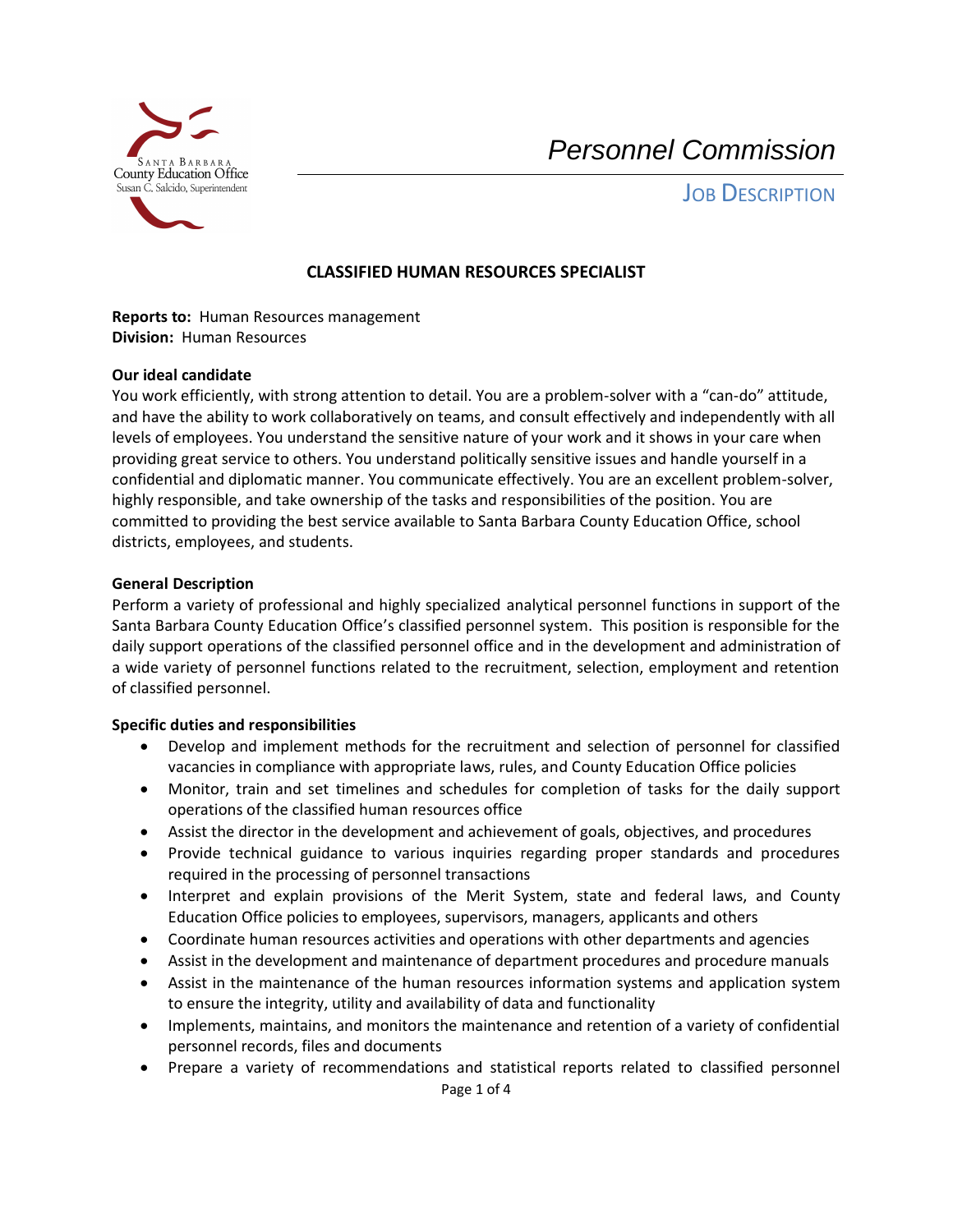

JOB DESCRIPTION

## **CLASSIFIED HUMAN RESOURCES SPECIALIST**

operations and salary administration

- Maintain and monitor employee position control in sophisticated database systems
- Assist in the development of examinations during the recruitment process
- Oversee the scheduling, proctoring and scoring of employment examinations
- Provides direction to human resources staff regarding the recruitment process
- • Assist in classification studies including job description revision, gathering research on comparable positions, and identifying classifications that require job analysis
- Oversee, direct and maintain the classified employee evaluation program including monitoring timelines, sending notifications, and monitoring probationary periods
- • Monitor employee leaves, preparing individualized correspondence regarding legal rights and timelines, and advising employees on the process of federal and state leave protections
- Process administrative details not requiring the immediate attention of the director
- Compose and independently prepare and distribute correspondence, memorandums, reports and other documents including that of a confidential nature
- Assist the director with the personnel commission meetings including setup, report preparation, and preparation of the agenda, minutes and other items under the purview of the commision
- Monitor fingerprint clearance and fingerprint subsequent notifications
- Consistent with law, maintain fingerprint data for employees, volunteers, and independent contractors and communicate with the director, managers and others regarding status
- • Consistent with law, monitor, prepare and train for timely processing of all classified personnel transactions involving appointments and changes in employment
- Monitor and implement transfers, reassignments, reinstatement, and reemployment
- Research employment histories and prepare layoff documentation
- Monitor unemployment insurance claims and may represent the office during appeals
- Arrange professional training related to unemployment or other employment-related topics
- May represent the office on commitees related to human resources as assigned
- May participate in or assist in preparation for meetings with labor representatives
- Prepare and maintain lists of certified eligible candidates and other related materials
- • Attend workshops and conferences designed to maintain awareness of current and best practices in human resources as approved
- Assist with applicaton and implementation processes for employee recognition
- Represent the director at meetings and workshops as assigned
- Perform other essential job related duties as assigned

## **Requirements**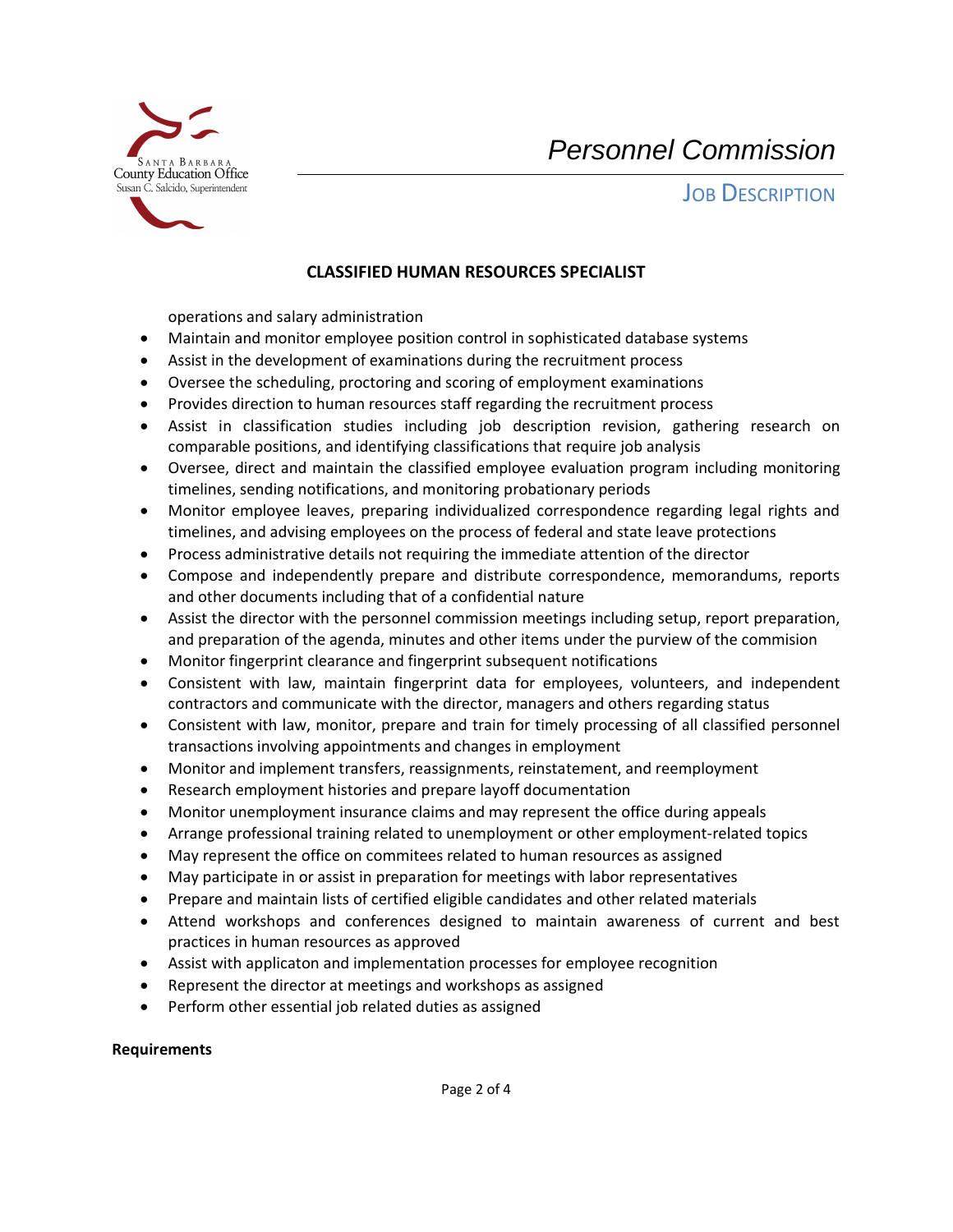

**JOB DESCRIPTION** 

# **CLASSIFIED HUMAN RESOURCES SPECIALIST**

 Education: preferably two years of higher education coursework in public or business administration, human resources, or a field related to education or any combination of human resources experience and higher education in a related field; human resources certification preferred

 management preferably in an educational institution, or higher education in a related field in lieu of Experience: five years of responsible human resources experience and/or senior-level office experience

#### **Knowledge and skills**

- • Specialized procedural knowledge of the principles and practices of public human resources administration including recruitment, job classification, compensation, selection, examination, and salary administration
- • Knowledge of the basic principles of office organization and management as well as modern office practices, procedures and equipment, including computers
- • Knowledge of a variety of computer programs including Microsoft Office, advanced Excel, Escape financial system, googledocs, and FileMaker Pro
- Working knowledge of principles and practices of monitoring and training
- Working knowledge of civil service recruiting, testing, and selection procedures and rules
- Advanced knowledge of correct English usage, grammar, spelling, punctuation and vocabulary
- Knowledge of statistical and financial record keeping
- Well-developed oral and written communication skills, telephone techniques and etiquette that promote a strong sense of professional service to others
- Advanced interpersonal relations skills that promote respect using tact, patience and courtesy

## **Abilities**

- Quickly acquire knowledge of County Education Office organization, operations, policies, objectives, and programs
- • Work independently with little direction and to direct, prioritize and monitor the work of other human resources staff
- Perform arithmetic calculations with speed and accuracy
- Interpret, explain and apply laws, rules, regulations and policies
- • Establish and maintain accurate records and files, gather and summarize research information, and prepare complex reports
- Plan and organize work, meeting timelines as established in spite of frequent interruptions
- Present information related to human resources procedures and policies to managers and